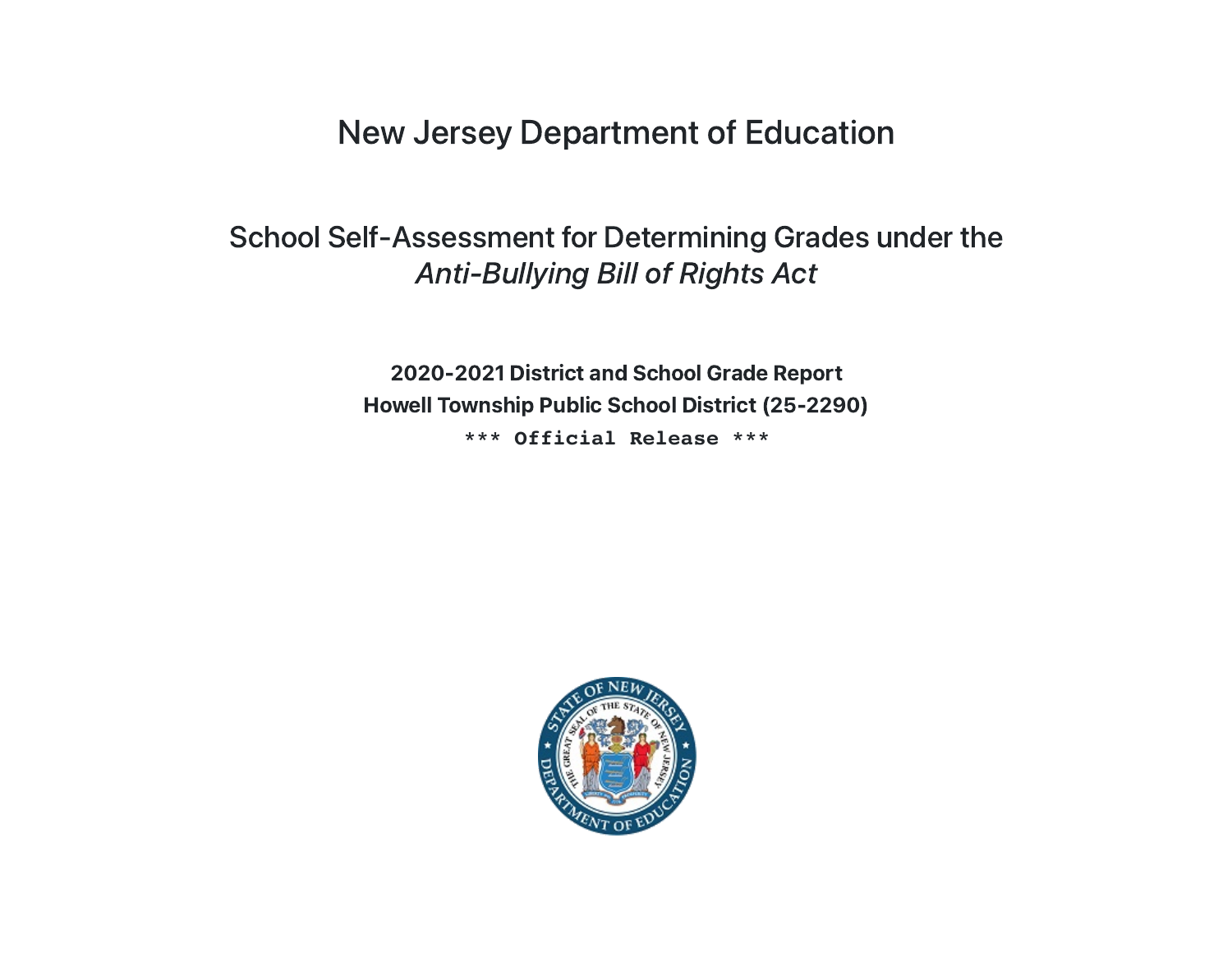## District and School Grade Report 2020-2021

**\*\*\* Official Release \*\*\***

**\*\*\* Official Release \*\*\***

### District Grade: 75

| <b>HIB Programs,</b><br><b>Approaches or</b><br><b>Other Initiatives</b><br>$(MAX=15)$ | <b>Training on the</b><br><b>BOE-Approved</b><br><b>HIB Policy</b><br>$(MAX=9)$ | <b>Other Staff</b><br><b>Instruction and</b><br><b>Training</b><br><b>Programs</b><br>$(MAX=15)$ | <b>Curriculum and</b><br><b>Instruction on HIB and</b><br><b>Related Information</b><br>and Skills<br>$(MAX=6)$ | <b>HIB</b><br>Personnel<br>$(MAX=9)$ | <b>School-Level</b><br><b>HIB Incident</b><br><b>Reporting</b><br>Procedure<br>$(MAX=6)$ | <b>HIB</b><br>Investigation<br><b>Procedure</b><br>$(MAX=12)$ | <b>HIB</b><br><b>Reporting</b><br>$(MAX=6)$ | <b>School</b><br>Grade<br>$(MAX=78)$ |  |  |  |
|----------------------------------------------------------------------------------------|---------------------------------------------------------------------------------|--------------------------------------------------------------------------------------------------|-----------------------------------------------------------------------------------------------------------------|--------------------------------------|------------------------------------------------------------------------------------------|---------------------------------------------------------------|---------------------------------------------|--------------------------------------|--|--|--|
| <b>Adelphia Elementary School (003)</b>                                                |                                                                                 |                                                                                                  |                                                                                                                 |                                      |                                                                                          |                                                               |                                             |                                      |  |  |  |
| 15                                                                                     | 8                                                                               | 15                                                                                               | 6                                                                                                               | 8                                    | $6\phantom{1}$                                                                           | 12                                                            | $\,$ 6 $\,$                                 | 76                                   |  |  |  |
| <b>Aldrich Elementary School (005)</b>                                                 |                                                                                 |                                                                                                  |                                                                                                                 |                                      |                                                                                          |                                                               |                                             |                                      |  |  |  |
| 15                                                                                     | 8                                                                               | 14                                                                                               | $\,6$                                                                                                           | 8                                    | 6                                                                                        | 12                                                            | 6                                           | 75                                   |  |  |  |
| <b>Ardena Elementary School (010)</b>                                                  |                                                                                 |                                                                                                  |                                                                                                                 |                                      |                                                                                          |                                                               |                                             |                                      |  |  |  |
| 15                                                                                     | 8                                                                               | 14                                                                                               | $\,6$                                                                                                           | 8                                    | 6                                                                                        | 12                                                            | $\,$ 6 $\,$                                 | 75                                   |  |  |  |
| <b>Greenville Elementary School (012)</b>                                              |                                                                                 |                                                                                                  |                                                                                                                 |                                      |                                                                                          |                                                               |                                             |                                      |  |  |  |
| 15                                                                                     | 8                                                                               | 14                                                                                               | $\,6\,$                                                                                                         | 8                                    | 6                                                                                        | 12                                                            | $\,$ 6 $\,$                                 | 75                                   |  |  |  |
| <b>Edith M. Griebling Elementary School (020)</b>                                      |                                                                                 |                                                                                                  |                                                                                                                 |                                      |                                                                                          |                                                               |                                             |                                      |  |  |  |
| 15                                                                                     | $\overline{7}$                                                                  | 15                                                                                               | $\,6$                                                                                                           | 8                                    | 6                                                                                        | 12                                                            | $\,$ 6                                      | 75                                   |  |  |  |
| Howell Township Middle School North (025)                                              |                                                                                 |                                                                                                  |                                                                                                                 |                                      |                                                                                          |                                                               |                                             |                                      |  |  |  |
| 15                                                                                     | 8                                                                               | 14                                                                                               | $\,$ 6                                                                                                          | 8                                    | 6                                                                                        | 12                                                            | 6                                           | 75                                   |  |  |  |
| Howell Township Middle School South (027)                                              |                                                                                 |                                                                                                  |                                                                                                                 |                                      |                                                                                          |                                                               |                                             |                                      |  |  |  |
| 15                                                                                     | 8                                                                               | 14                                                                                               | $\,$ 6                                                                                                          | 8                                    | 6                                                                                        | 12                                                            | 6                                           | 75                                   |  |  |  |